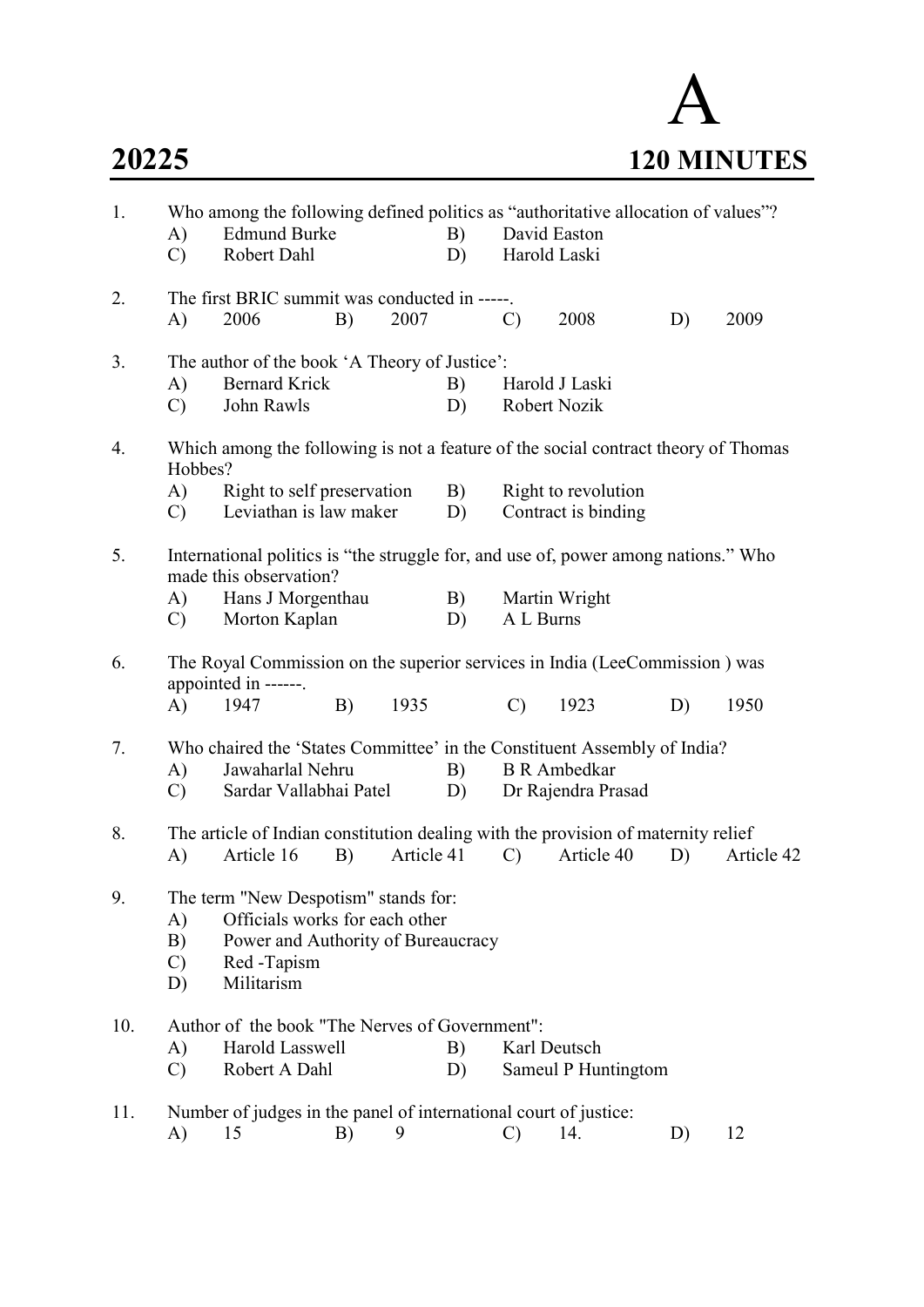- 12. The Article of the Indian Constitution under which Finance Commission is appointed: A) Article 280 B) Article 226 C) Article 141 D) Article 324
- 13. Identify the wrong statement with regard to the features of Weberian model of Bureaucracy:
	- A) There is a hierarchy of offices
	- B) There are multiple channels of communication
	- C) Official business in continuous basis
	- D) Officers are selected through competition
- 14. The Human Development Theorists, views development under the notions of:
	- A) Freedom B) Justice C) Equality D) Religion
- 15. The principle of 'span of control' means:
	- A) An employee should receive orders from one superior only
	- B) The number of subordinate employees that an administrator can effectively supervise
	- C) The control or supervision of the superior over the subordinate
	- D) The number of people being controlled
- 16. Panchayathi Raj institution in Independent India was first established in the state of: A) Rajasthan B) Bihar C) Kerala D) Punjab
- 17. What is the maximum term of French president after 2000 referendum? A) 9 Years B) 8 Years C) 7 Years D) 10 Years
- 18. In the US Presidential election, if no candidates win majority votes, which following agency will decide the election result?
	- A) House of Representatives B) The Senate
	- C) Chief Justice D) None of the above
- 19. Assertion (A): The working class has not evolved into a revolutionary movement Reason (R): Economic class interests are relatively autonomous
	- A) Both (A) and (R) are true and (R) is the correct explanation of (A)
	- B) Both (A) and (R) are true but (R) is not the correct explanation of (A)
	- $(C)$  (A) is true but  $(R)$  is false
	- D) (A) is false but  $(R)$  is true
- 20. Which among the following are in the State List of  $7<sup>th</sup>$  Schedule of Indian Constitution?
	- 1. Fisheries 2. Insurance 3. Taxes on profession 4. Electricity
	- A) 1 and 2 only B) 1 and 3 only C) 2 and 4 only D) 3 and 4 only
- 21. Which among the following statement is not true with regard to British House of Lords? A) The Labour Party is against enhancing the powers of the House
	- B) The house cannot reject a money bill
	- C) Life peers can be appointed by the government
	- D) Women cannot become Lord Spiritual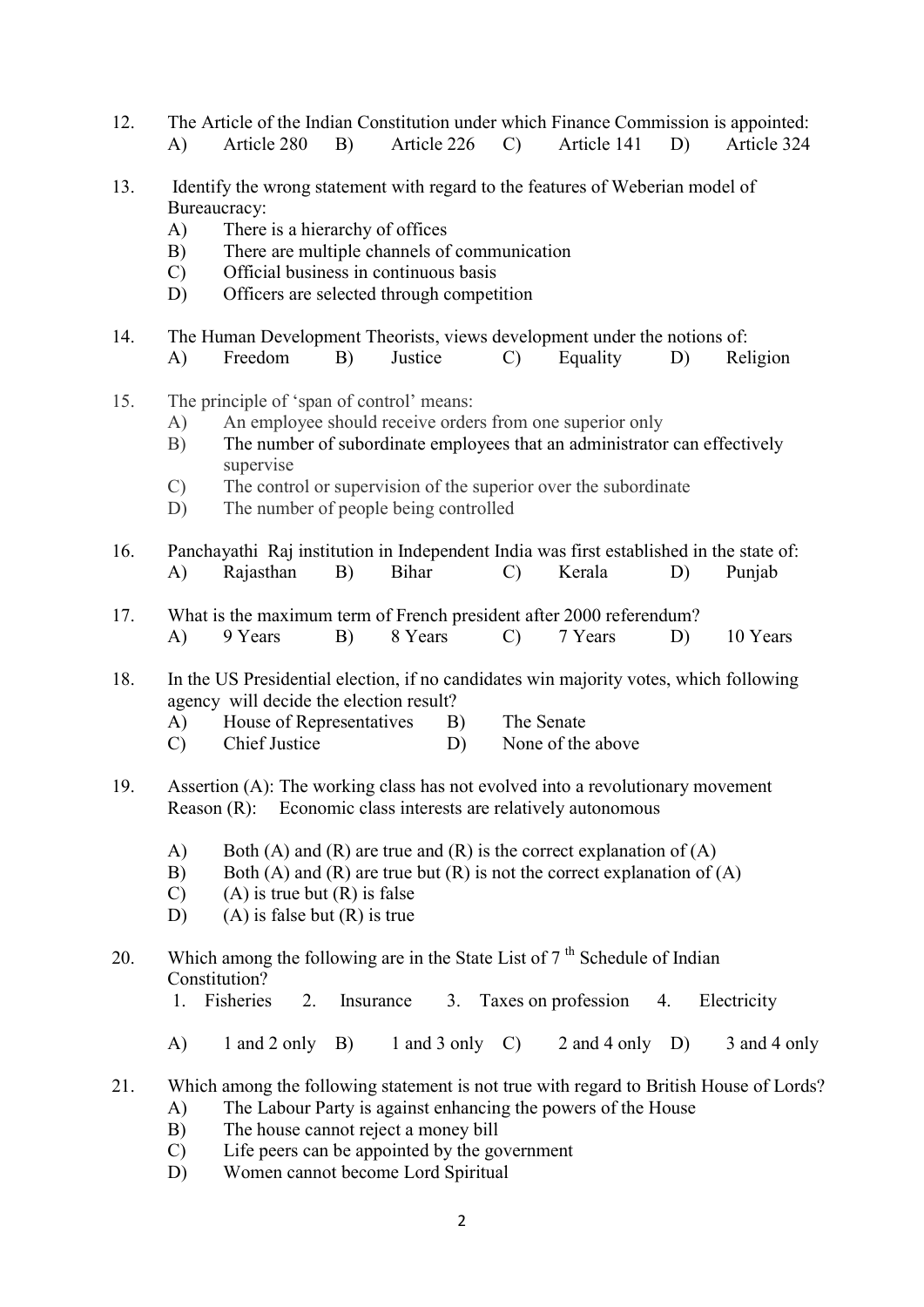| 22. | A)                              | 1986                                           |    | B)                                                      | 2011        |                                                                                                                          | $\mathbf{C}$    | In which year Palestine was admitted as a member of UNESCO?<br>2004                                                  |    | D)         | 2009                                                                                       |
|-----|---------------------------------|------------------------------------------------|----|---------------------------------------------------------|-------------|--------------------------------------------------------------------------------------------------------------------------|-----------------|----------------------------------------------------------------------------------------------------------------------|----|------------|--------------------------------------------------------------------------------------------|
| 23. | 1.                              | <b>Belief</b>                                  | 2. | Consensus                                               |             | 3.                                                                                                                       | Agreement       | According to Gramsci which among the following are the basis of state power                                          | 4. | Government |                                                                                            |
|     | A)<br>$\mathcal{C}$             | 1 and 3 only<br>$1, 2$ and 3 only              |    |                                                         |             | B)<br>D)                                                                                                                 |                 | $2, 3$ and 4 only<br>None of the above                                                                               |    |            |                                                                                            |
| 24. | A)<br>$\mathcal{C}$             |                                                |    | Withering away of state<br>Dictatorship of proletariate |             | B)<br>D)                                                                                                                 | Class war       | What according to Karl Marx is the 'end point of socialist revolution?'<br>Historic materialism                      |    |            |                                                                                            |
| 25. | A)                              | Liberty                                        |    | B)                                                      | Equality    |                                                                                                                          | $\mathcal{C}$   | Which among the following is the major theme of Plato's Republic?<br>Democracy D)                                    |    |            | Justice                                                                                    |
| 26. | A)<br>$\mathcal{C}$             | liberal capitalism?<br>John Rawls<br>MacIntyre |    |                                                         |             | B)<br>D)                                                                                                                 | F.A. Hayek      | Michael Walzer                                                                                                       |    |            | Who among the following is considered as one of the intellectual godfathers of neo-        |
| 27. | A)                              | 5                                              |    | B)                                                      | 8           |                                                                                                                          | $\mathcal{C}$   | How many nations signed the ASEAN declaration in 1967?<br>15                                                         |    | D)         | 6                                                                                          |
| 28. | A)<br>B)<br>$\mathcal{C}$<br>D) |                                                |    | Anil Yadav Vs. State of Bihar                           |             | Hussainara Khatoon Vs. State of Bihar<br>R.C Cooper & Others Vs Union of India<br>Kadra Pahadiya & Others Vs Bihar Ghose |                 | Which among the following case is not related to Public Interest Litigation?                                         |    |            |                                                                                            |
| 29. | A)                              | Democracy                                      |    | B)                                                      | Oligarchy   |                                                                                                                          | $\mathcal{C}$ ) | According to Aristotle the worst form of Government is ------<br>Aristrocracy                                        |    | D)         | Monarchy                                                                                   |
| 30. | A)<br>$\mathcal{C}$             | C Wright Mills<br>Vilfredo Pareto              |    |                                                         |             | B)<br>D)                                                                                                                 |                 | Who among the following is associated with the theory of 'circulation of elites'?<br>James Burnham<br>Robert Michels |    |            |                                                                                            |
| 31. | 1.<br>3.                        | Auditor General of India?                      |    | All Cooperative Societies.<br>All Civil Expenditure.    |             | 2.<br>4.                                                                                                                 |                 | All Public Corporations.<br>All Defense Expenditure.                                                                 |    |            | Which of the following are <b>NOT</b> subject to the detailed audit of the Comptroller and |
|     | A)                              | 1 and $2$                                      |    | B)                                                      | $2$ and $3$ |                                                                                                                          | $\mathcal{C}$   | 3 and 4                                                                                                              |    | D)         | 1 and $4$                                                                                  |
| 32. | A)                              | Administration?<br>Woodrow Wilson              |    |                                                         |             | B)                                                                                                                       | Fred Riggis     |                                                                                                                      |    |            | Who among the following is known as the father of Comparative Public                       |
|     | $\mathcal{C}$                   | Herbert A Simon                                |    |                                                         |             | D)                                                                                                                       |                 | Marshall Dimock                                                                                                      |    |            |                                                                                            |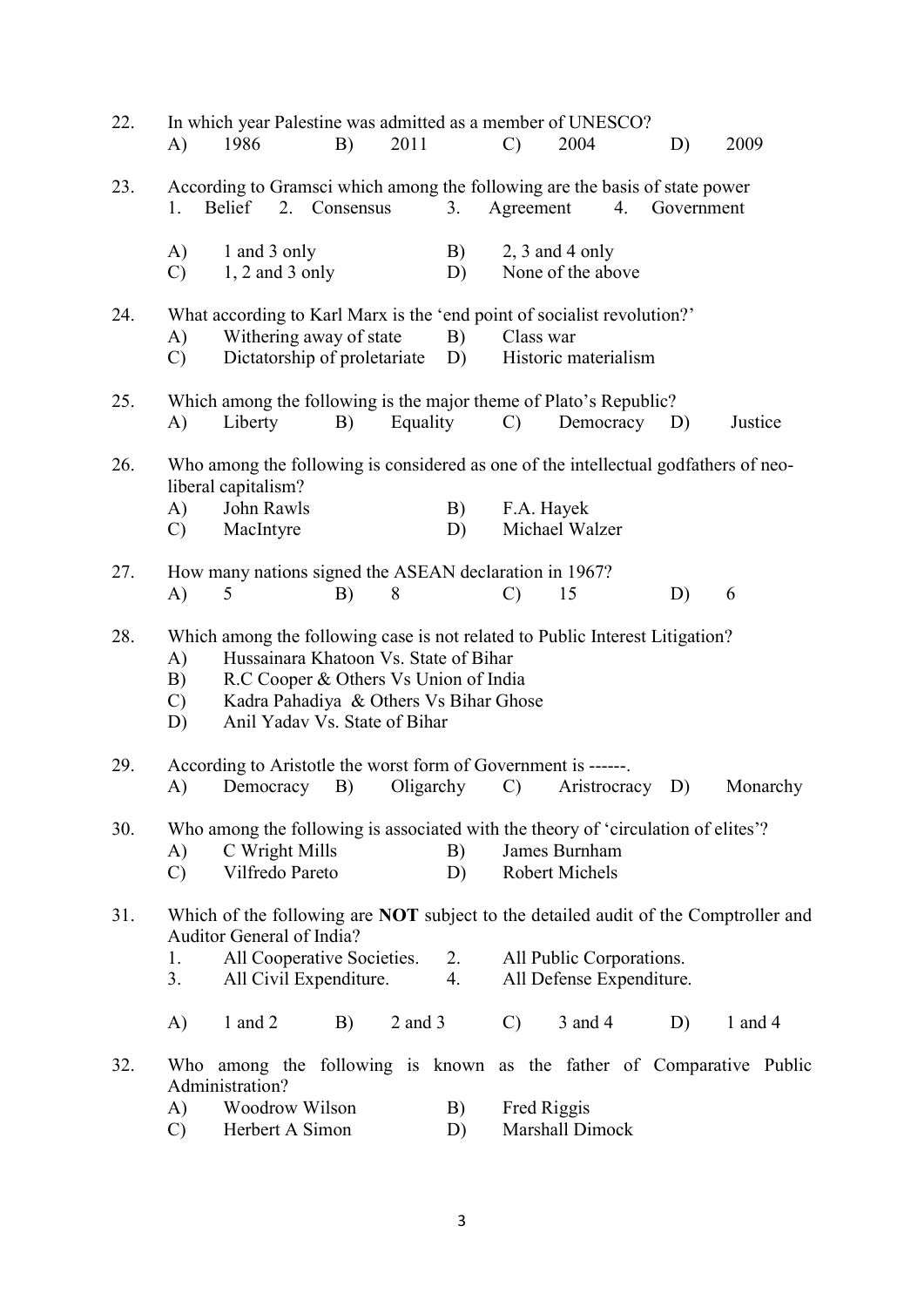| 33. | A)                                        | The second Minnowbrook conference was organised in ------.<br>1988                                                                                                                                                        | B) | 1968        |                      | $\mathcal{C}$                                                                                                      | 1948                                                                                                                                           | D) | 1928            |  |
|-----|-------------------------------------------|---------------------------------------------------------------------------------------------------------------------------------------------------------------------------------------------------------------------------|----|-------------|----------------------|--------------------------------------------------------------------------------------------------------------------|------------------------------------------------------------------------------------------------------------------------------------------------|----|-----------------|--|
| 34. | A)<br>$\mathcal{C}$                       | Mutual Non-Aggression<br>Peaceful Trade                                                                                                                                                                                   |    |             | B)<br>D)             | Which among the following is not a principle of Panchsheel?<br>A Peaceful Co-Existence<br>Equality and cooperation |                                                                                                                                                |    |                 |  |
| 35. | A)                                        | Which Article of the Indian Constitution deals with Uniform Civil Code?<br>Article-38                                                                                                                                     | B) | Article-40  |                      | $\mathcal{C}$                                                                                                      | Article-46                                                                                                                                     | D) | Article-44      |  |
| 36. |                                           | Assertion (A): India is not a signatory to NPT<br>Reason (R): India is having a policy of 'no first use'                                                                                                                  |    |             |                      |                                                                                                                    |                                                                                                                                                |    |                 |  |
|     | $\bf{A}$<br>B)<br>$\mathcal{C}$<br>D)     | $(A)$ is true but $(R)$ is false<br>$(A)$ is false but $(R)$ is true                                                                                                                                                      |    |             |                      |                                                                                                                    | Both (A) and (R) are true and (R) is the correct explanation of (A)<br>Both (A) and (R) are true but (R) is not the correct explanation of (A) |    |                 |  |
| 37. | A)                                        | Which among the following nation signed but not ratified CTBT (Comprehensive<br>Nuclear Test Ban Treaty)?<br>India                                                                                                        | B) | Cuba        |                      | $\mathcal{C}$                                                                                                      | Germany                                                                                                                                        | D) | China           |  |
| 38. | A)                                        | What is the term of House of Commons in Canada?<br>Four Years                                                                                                                                                             | B) |             | Seven Years          | $\mathcal{C}$                                                                                                      | Permanent                                                                                                                                      | D) | Five years      |  |
| 39. | party:<br>1.<br>3.<br>A)<br>$\mathcal{C}$ | Which among the following are an essential elements in the formation of a political<br><b>Strong Cadre</b><br>Similarity in Principles<br>$1, 2, 3$ and 4<br>$2, 3$ and 4 only                                            |    |             | 2.<br>4.<br>B)<br>D) |                                                                                                                    | <b>Organized People</b><br>Aiming for power<br>$1, 2$ and 4 only<br>3 and 4 only                                                               |    |                 |  |
| 40. | A)<br>$\mathcal{C}$                       | Who among the following is associated with the partition of Bengal?<br>Lord Bentick<br>Lord Ashley                                                                                                                        |    |             | B)<br>D)             |                                                                                                                    | Lord Mountbatten<br>Lord Curzon                                                                                                                |    |                 |  |
| 41. | 1.<br>3.                                  | Identify the major postulates associated with Washington Consensus:<br>Market fundamentalism<br>Tax reforms                                                                                                               |    |             | 2.<br>4.             |                                                                                                                    | Protectionism<br>Deregulation                                                                                                                  |    |                 |  |
|     | A)                                        | $1,2$ and 3                                                                                                                                                                                                               | B) | $1,3$ and 4 |                      | $\mathbf{C}$                                                                                                       | $2,3$ and 4                                                                                                                                    | D) | $1, 2, 3$ and 4 |  |
| 42. | A)<br>B)<br>$\mathcal{C}$<br>D)           | Which among the following cases is closely associated with Article 21 of Indian<br>Constitution?<br>Maneka Gandhi Vs Union of India<br>SR Bommai case<br>Golak Nath Vs State of Punjab<br>James Martin Vs State of Kerala |    |             |                      |                                                                                                                    |                                                                                                                                                |    |                 |  |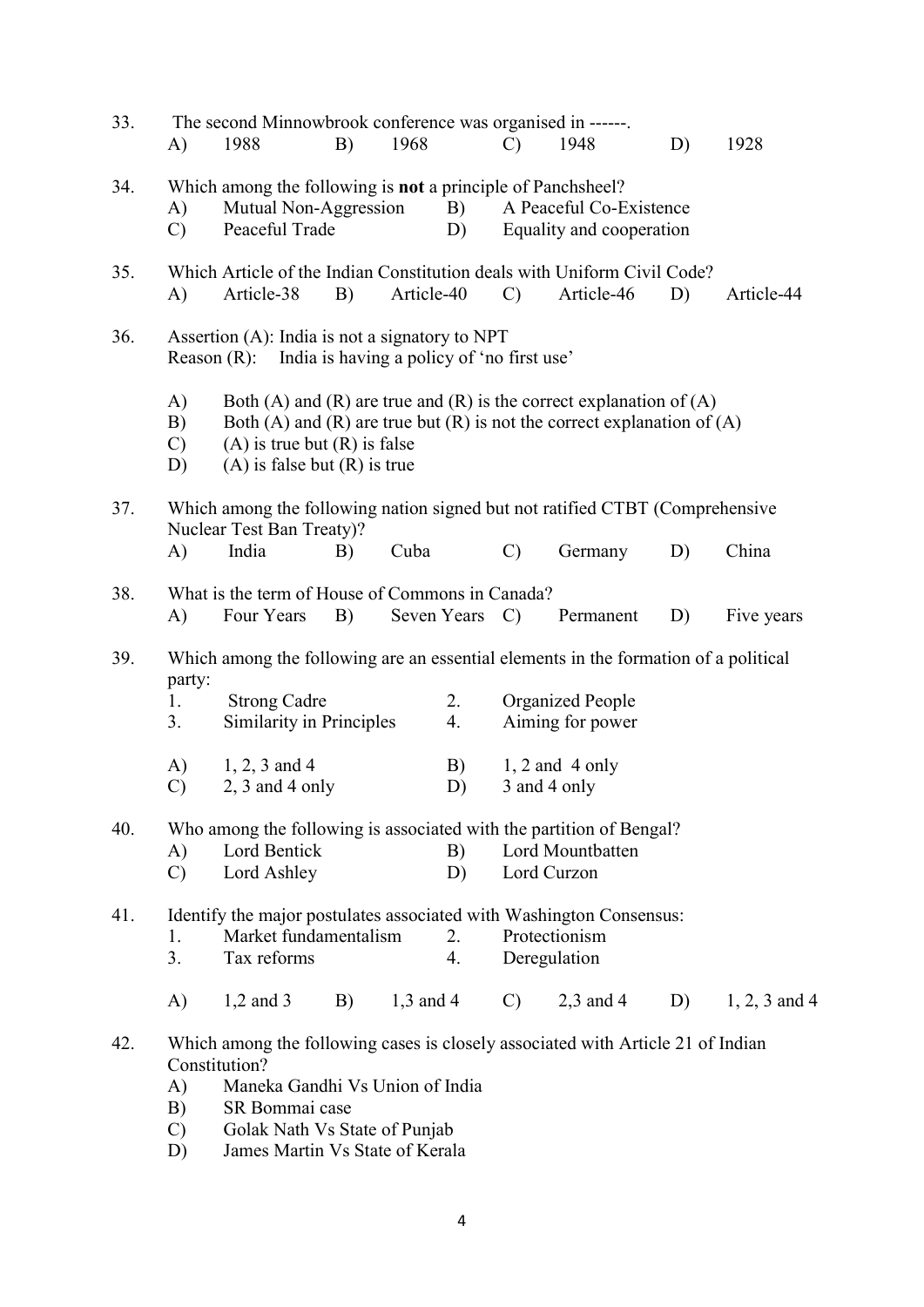| 43. |                                                                                            |                                                                                   |    |         |            |               | Which part of the Indian constitution deals with Union Public Service Commission? |    |                                                                                    |  |  |  |
|-----|--------------------------------------------------------------------------------------------|-----------------------------------------------------------------------------------|----|---------|------------|---------------|-----------------------------------------------------------------------------------|----|------------------------------------------------------------------------------------|--|--|--|
|     | A)                                                                                         | Part 14                                                                           | B) | Part 3  |            | $\mathcal{C}$ | Part 21                                                                           | D) | Part 4                                                                             |  |  |  |
|     |                                                                                            |                                                                                   |    |         |            |               |                                                                                   |    |                                                                                    |  |  |  |
|     |                                                                                            |                                                                                   |    |         |            |               |                                                                                   |    |                                                                                    |  |  |  |
| 44. | Assertion (A): Good Governance has become a major theme of modern public<br>administration |                                                                                   |    |         |            |               |                                                                                   |    |                                                                                    |  |  |  |
|     | Reason $(R)$ :                                                                             |                                                                                   |    |         |            |               | Globalization has made modern states independent and free                         |    |                                                                                    |  |  |  |
|     |                                                                                            |                                                                                   |    |         |            |               |                                                                                   |    |                                                                                    |  |  |  |
|     | A)                                                                                         |                                                                                   |    |         |            |               | Both (A) and (R) are true and (R) is the correct explanation of (A)               |    |                                                                                    |  |  |  |
|     | B)                                                                                         |                                                                                   |    |         |            |               | Both (A) and (R) are true but (R) is not the correct explanation of (A)           |    |                                                                                    |  |  |  |
|     | $\mathcal{C}$ )                                                                            | $(A)$ is true but $(R)$ is false                                                  |    |         |            |               |                                                                                   |    |                                                                                    |  |  |  |
|     | D)                                                                                         | $(A)$ is false but $(R)$ is true                                                  |    |         |            |               |                                                                                   |    |                                                                                    |  |  |  |
| 45. |                                                                                            | The Hoover Commission (1949) is related to                                        |    |         |            |               |                                                                                   |    |                                                                                    |  |  |  |
|     | A)                                                                                         | Right to Information                                                              |    |         | B)         |               | Good Governance                                                                   |    |                                                                                    |  |  |  |
|     | $\mathcal{C}$                                                                              | Panchayathi Raj                                                                   |    |         | D)         |               | Performance Budget                                                                |    |                                                                                    |  |  |  |
|     |                                                                                            |                                                                                   |    |         |            |               |                                                                                   |    |                                                                                    |  |  |  |
| 46. |                                                                                            | Arrange the following events in their chronological order                         |    |         |            |               |                                                                                   |    |                                                                                    |  |  |  |
|     | 1.                                                                                         | Jacobin Club                                                                      |    |         | 2.         |               | Oklahoma city bombing                                                             |    |                                                                                    |  |  |  |
|     | 3.                                                                                         | 9/11 attacks                                                                      |    |         | 4.         |               | 26/11 Mumbai attack                                                               |    |                                                                                    |  |  |  |
|     |                                                                                            |                                                                                   |    |         |            |               | A) $2, 1, 4, 3$ B) $2, 1, 3, 4$ C) $1, 2, 3, 4$                                   |    | D) $1, 2, 4, 3$                                                                    |  |  |  |
|     |                                                                                            |                                                                                   |    |         |            |               |                                                                                   |    |                                                                                    |  |  |  |
| 47. |                                                                                            |                                                                                   |    |         |            |               | Who among the following have no right to speak in a State Legislative Assembly?   |    |                                                                                    |  |  |  |
|     | A)                                                                                         | Governor                                                                          |    |         | B)         |               | <b>Chief Justice</b>                                                              |    |                                                                                    |  |  |  |
|     | $\mathcal{C}$                                                                              | Advocate General                                                                  |    |         | D)         | Speaker       |                                                                                   |    |                                                                                    |  |  |  |
| 48. |                                                                                            |                                                                                   |    |         |            |               |                                                                                   |    | Which among the following is contained in the second amendment of US Constitution? |  |  |  |
|     | A)                                                                                         | Right to hold arms                                                                |    |         | <b>B</b> ) |               | Right to public trial                                                             |    |                                                                                    |  |  |  |
|     | $\mathbf{C}$                                                                               | Freedom of press                                                                  |    |         | D)         |               | Right to religion                                                                 |    |                                                                                    |  |  |  |
|     |                                                                                            |                                                                                   |    |         |            |               |                                                                                   |    |                                                                                    |  |  |  |
| 49. |                                                                                            | The 'New Development Bank' is associated with:                                    |    |         |            |               |                                                                                   |    |                                                                                    |  |  |  |
|     |                                                                                            | A) ASEAN B) BRICS C) SAARC                                                        |    |         |            |               |                                                                                   | D) | NAM                                                                                |  |  |  |
|     |                                                                                            |                                                                                   |    |         |            |               |                                                                                   |    |                                                                                    |  |  |  |
| 50. |                                                                                            | The country associated with 'orange revolution':                                  |    |         |            |               |                                                                                   |    |                                                                                    |  |  |  |
|     | A)                                                                                         | Libya                                                                             | B) | Armenia |            | $\mathcal{C}$ | Ukraine                                                                           | D) | Iran                                                                               |  |  |  |
| 51. |                                                                                            |                                                                                   |    |         |            |               | Which among the following Authorities in China is vested with the power to amend  |    |                                                                                    |  |  |  |
|     |                                                                                            | the constitution?                                                                 |    |         |            |               |                                                                                   |    |                                                                                    |  |  |  |
|     | A)                                                                                         | <b>National Peoples Congress</b>                                                  |    |         | B)         |               | <b>Chinese Communist Party</b>                                                    |    |                                                                                    |  |  |  |
|     | $\mathcal{C}$                                                                              | State Council                                                                     |    |         | D)         |               | <b>Supreme Peoples Court</b>                                                      |    |                                                                                    |  |  |  |
|     |                                                                                            |                                                                                   |    |         |            |               |                                                                                   |    |                                                                                    |  |  |  |
| 52. |                                                                                            | The state of Jharkhand was created in -----.                                      |    |         |            |               |                                                                                   |    |                                                                                    |  |  |  |
|     | A)                                                                                         | 1980                                                                              | B) | 1950    |            | $\mathcal{C}$ | 2000                                                                              | D) | 1975                                                                               |  |  |  |
| 53. |                                                                                            |                                                                                   |    |         |            |               |                                                                                   |    |                                                                                    |  |  |  |
|     | A)                                                                                         | What according to Hobbes was the status of state of nature?<br>Pre-political only |    |         |            |               | B)<br>Pre-social                                                                  |    |                                                                                    |  |  |  |
|     | $\mathcal{C}$                                                                              | State of Neutrality                                                               |    |         | D)         |               | None of the above                                                                 |    |                                                                                    |  |  |  |
|     |                                                                                            |                                                                                   |    |         |            |               |                                                                                   |    |                                                                                    |  |  |  |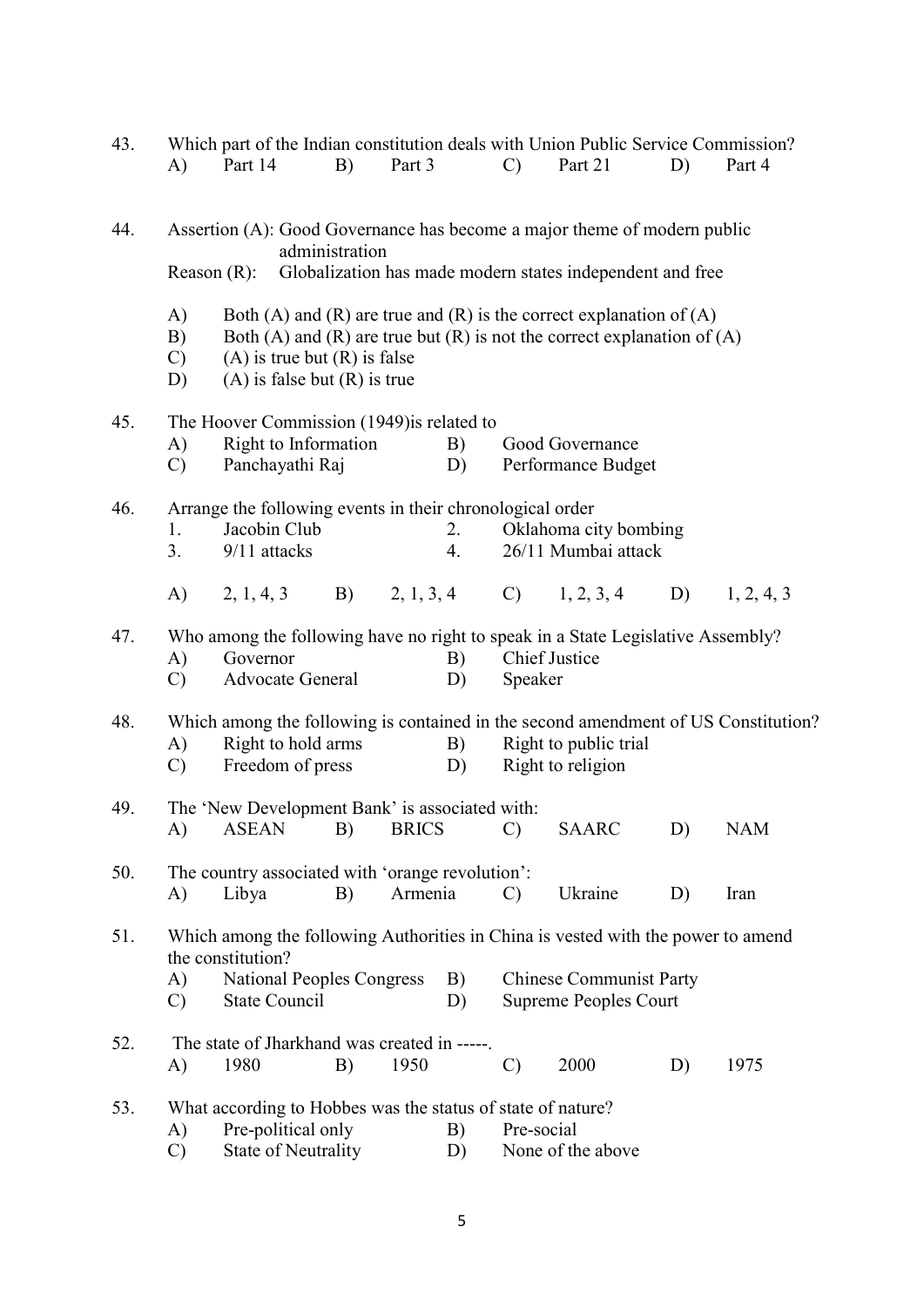| 54. | According to Thomas Hobbes which among the following right is maintained by<br>people after forming the social contract?                                                                                                                                                                                                 |                                                                                                                                                                  |    |              |                                      |                   |                                                        |    |               |  |
|-----|--------------------------------------------------------------------------------------------------------------------------------------------------------------------------------------------------------------------------------------------------------------------------------------------------------------------------|------------------------------------------------------------------------------------------------------------------------------------------------------------------|----|--------------|--------------------------------------|-------------------|--------------------------------------------------------|----|---------------|--|
|     | A)<br>$\mathcal{C}$                                                                                                                                                                                                                                                                                                      | Right to property<br>Right to govern                                                                                                                             |    |              | B)<br>D)                             | Right to Life     | Right to freedom                                       |    |               |  |
| 55. | A)                                                                                                                                                                                                                                                                                                                       | Which according to Rousseau is the first model of political societies?<br>Village                                                                                | B) | Tribe        |                                      | $\mathcal{C}$     | Family                                                 | D) | Religion      |  |
| 56. | Match List I with List II:<br>List I<br>a. The spirit of laws<br>b. On Liberty<br>c. Science of Logic<br>d. Principles of Political Obligation 4.G W F Hegel                                                                                                                                                             |                                                                                                                                                                  |    |              | List II<br>1. TH Green<br>2. JS Mill | 3. Montesquieu    |                                                        |    |               |  |
|     | A)<br>$\mathcal{C}$                                                                                                                                                                                                                                                                                                      | $a-4$ , $b-2$ , $c-3$ , $d-1$<br>$a-4, b-1, c-3, d-2$                                                                                                            |    |              | $\mathbf{B}$ )                       |                   | $a-3$ , b-l, c-4, d-2<br>D) $a-3, b-2, c-4, d-1$       |    |               |  |
| 57. | Which among the following statements is wrong in accordance with the political<br>philosophy of M N Roy?<br>He supported party politics<br>A)<br>He supported secular state<br>B)<br>Political change requires decentralization of power<br>$\mathcal{C}$ )<br>Political change is a means for cultural revolution<br>D) |                                                                                                                                                                  |    |              |                                      |                   |                                                        |    |               |  |
| 58. | A)                                                                                                                                                                                                                                                                                                                       | The Lok Sabha elections in India which resulted in Hung parliament:<br>11 <sup>th</sup>                                                                          | B) | $10^{th}$    |                                      | $\mathcal{C}$     | $13$ <sup>th</sup>                                     | D) | None of these |  |
| 59. | A)<br>$\mathcal{C}$                                                                                                                                                                                                                                                                                                      | Which of the following is not appropriate for imposing National Emergency?<br>War<br>Internal Disturbance                                                        |    |              | B)<br>D)                             |                   | <b>External Aggression</b><br>Internal Armed rebellion |    |               |  |
| 60. | A)                                                                                                                                                                                                                                                                                                                       | The last trust territory under UN Trusteeship Council to declare independence:<br>Somaliland                                                                     | B) | Samoa        |                                      | $\mathcal{C}$     | Palau                                                  | D) | Togoland      |  |
| 61. | A)<br>$\mathcal{C}$                                                                                                                                                                                                                                                                                                      | Who criticized Gandhian concept of villages and declared that they are 'cesspools of<br>cruelty, caste prejudice and communalism'?<br>MN Roy<br>Jawaharlal Nehru |    |              | B)<br>D)                             | Ambedkar<br>Lohia |                                                        |    |               |  |
| 62. |                                                                                                                                                                                                                                                                                                                          | How many members are nominated to the Constitutional Council by the President of<br>Senate in France?                                                            |    |              |                                      |                   |                                                        |    |               |  |
|     | A)                                                                                                                                                                                                                                                                                                                       | 10                                                                                                                                                               | B) | 5            |                                      | $\mathbf{C}$      | 9                                                      | D) | 3             |  |
| 63. | A)                                                                                                                                                                                                                                                                                                                       | The Bandung Conference is associated with?<br><b>NAM</b>                                                                                                         | B) | <b>ASEAN</b> |                                      | $\mathcal{C}$     | <b>SAARC</b>                                           | D) | <b>BRICS</b>  |  |
| 64. |                                                                                                                                                                                                                                                                                                                          | Which article of the Indian constitution mentioned National Judicial appointment<br>Commision?                                                                   |    |              |                                      |                   |                                                        |    |               |  |
|     | A)                                                                                                                                                                                                                                                                                                                       | 142A                                                                                                                                                             | B) | 134A         |                                      | $\mathcal{C}$     | 124A                                                   | D) | 23A           |  |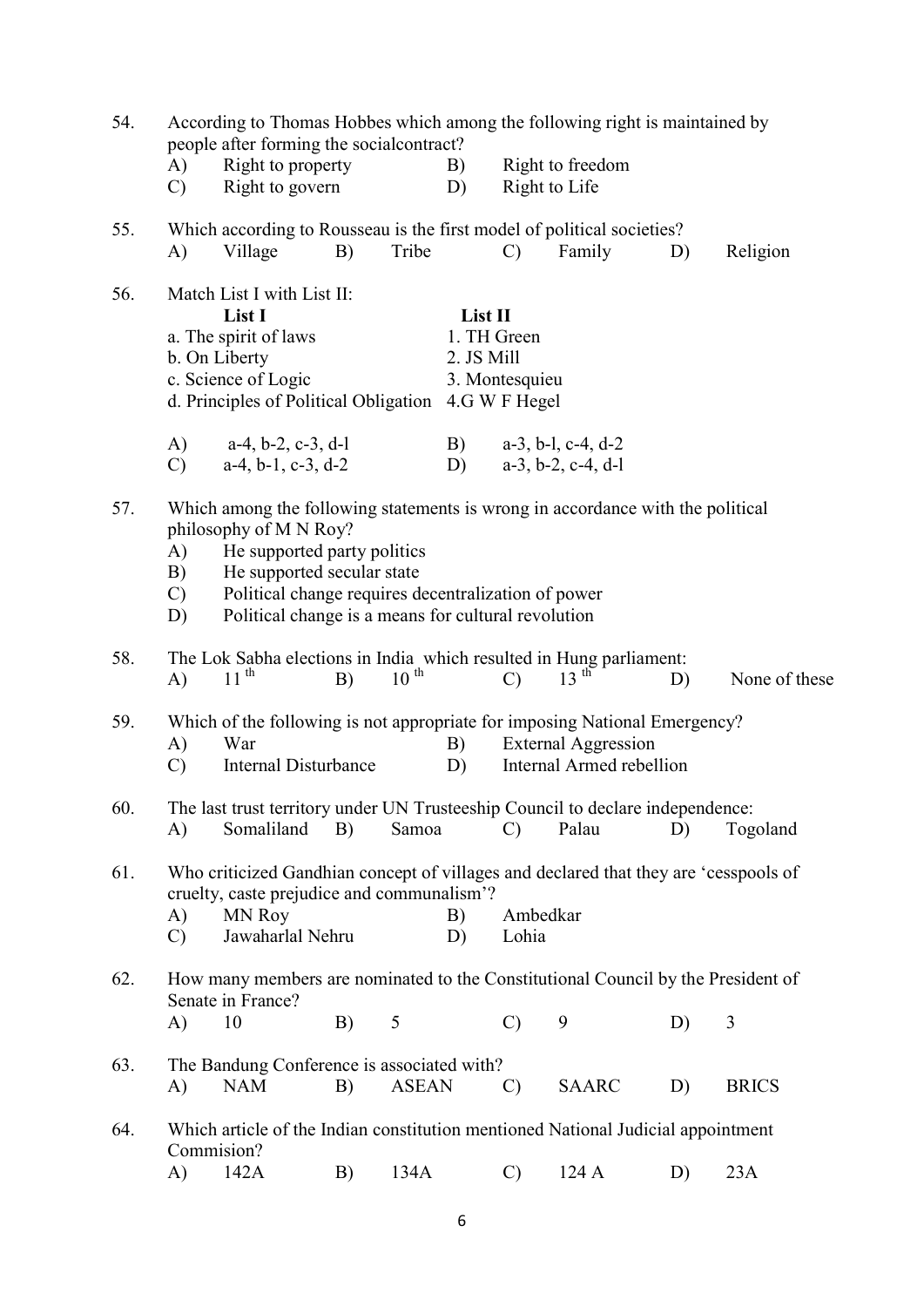| 65. | Which among the following honours is/are considered as a personal gift of the |
|-----|-------------------------------------------------------------------------------|
|     | Monarch in UK?                                                                |

- A) Order of the merit B) Order of the Garter
- C) Royal Victorian Order D) All of the above
- 66. Who articulated the 'Atom for Peace' concept?
	- A) D. Eisenhower B) W. Wilson
	- C) J.F. Kennedy D) B. Clinton

## 67. Which, according to Kropotkin are the hindrances to progress of human society

- A) State family and individual
- B) State, private property and religion
- C) Private property and state
- D) Private property and state and institutions
- 68. Match List I with List II:

| $List-I$ (Forms of Government)                                                         | $List$ –II (Principles)                                                      |
|----------------------------------------------------------------------------------------|------------------------------------------------------------------------------|
| a. Presidential System                                                                 | 1. Legislature - Executive Fusion                                            |
| b. Parliamentary System                                                                | 2. Separation of Powers                                                      |
| c. Federal System                                                                      | 3. Concentration of Power                                                    |
| d. Unitary System                                                                      | 4. Division of Powers                                                        |
| $\mathbf{A}$<br>$a-3$ , $b-2$ , $c-4$ , $d-1$<br>$a-1, b-3, c-2, d-4$<br>$\mathcal{C}$ | $a-2, b-1, c-3, d-4$<br>$\mathbf{B}$<br>$a-2, b-1, c-4, d-3$<br>$\mathbf{D}$ |

69. The concept of Judicial Review in the Constitution of India has been taken from the Constitution of:

- A) USA B) UK C) Canada D) Australia
- 70. The Information Energy Model of Comparative Public Administration is associated with:
	- A) Michael Crosier B) Robert Presthus
	- C) Ferrell Heady D) John T Dorsey

71. Which of the following pairs is wrongly matched?

- A) Imperialism as the highest stage of Capitalism Lenin
- B) Distributive Justice John Rawls
- C) Hegemony –Gramsci
- D) Veil of Ignorance Karl marx

72. According to John Locke, which of the following are the natural rights of man?

- A) Right to Freedom, religion and Property
- B) Right to life liberty and property
- C) Right to govern, right to liberty and family
- D) None of the above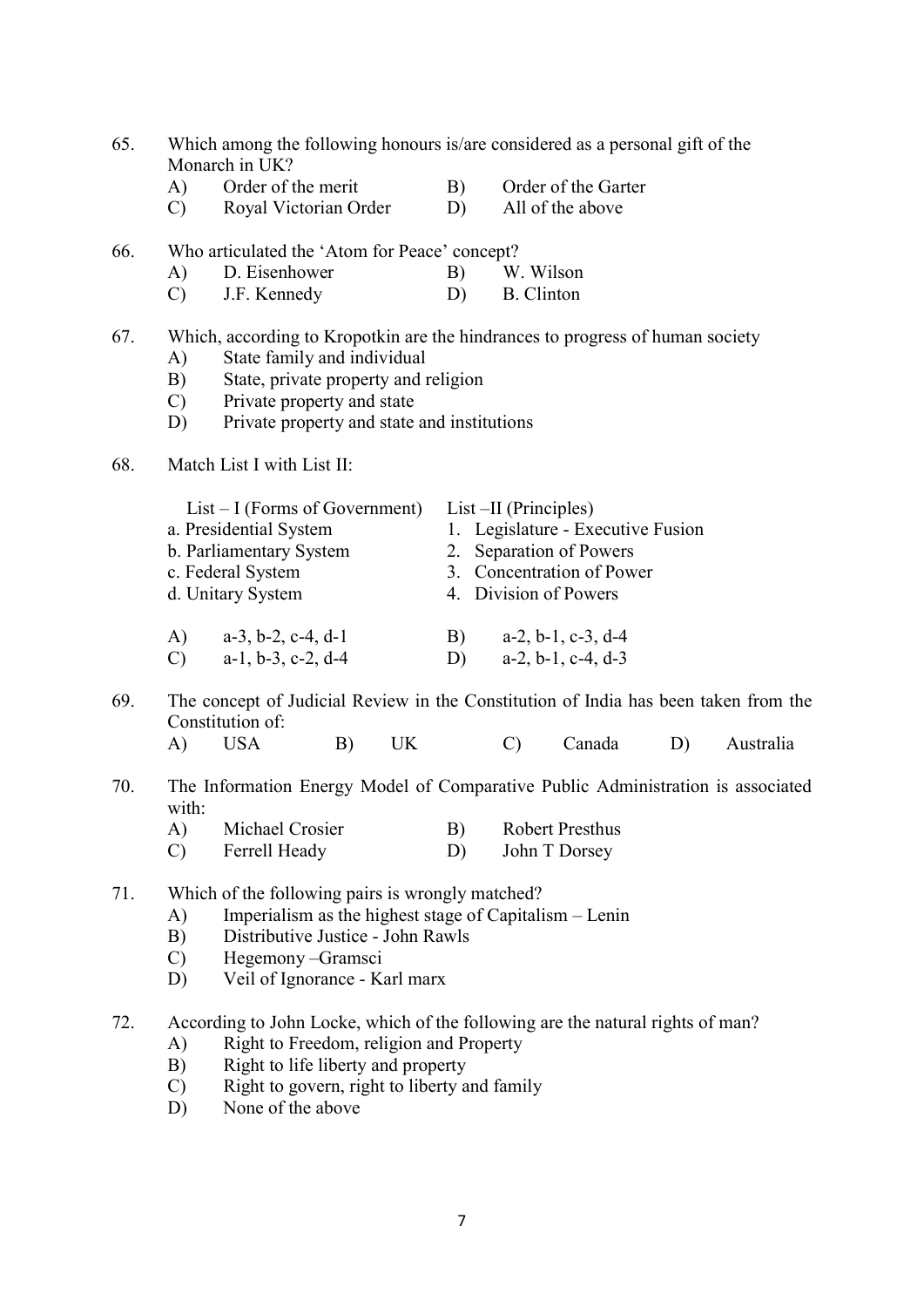| 73. |                                                                                                                               | Assertion (A): For formation of identity in identity politics the existence of differences<br>Is sine qua non.<br>Cultural differences are tolerated and promoted in a liberal multicultural<br>Reason $(R)$ :<br>society |                                  |                                                                      |                  |          |                         |                                                                                                                                                  |    |                  |  |
|-----|-------------------------------------------------------------------------------------------------------------------------------|---------------------------------------------------------------------------------------------------------------------------------------------------------------------------------------------------------------------------|----------------------------------|----------------------------------------------------------------------|------------------|----------|-------------------------|--------------------------------------------------------------------------------------------------------------------------------------------------|----|------------------|--|
|     | A)<br>B)<br>$\mathcal{C}$<br>D)                                                                                               |                                                                                                                                                                                                                           |                                  | $(A)$ is true but $(R)$ is false<br>$(A)$ is false but $(R)$ is true |                  |          |                         | Both (A) and (R) are true and (R) is the correct explanation of $(A)$<br>Both (A) and (R) are true but (R) is not the correct explanation of (A) |    |                  |  |
| 74. | A)                                                                                                                            | The Mountbatten plan for Indian independence was proposed in ------.<br>1946<br>1942<br>1947<br>B)<br>D)<br>1935<br>$\mathcal{C}$                                                                                         |                                  |                                                                      |                  |          |                         |                                                                                                                                                  |    |                  |  |
| 75. | Identify the states in India having legislative council from the list:<br>1. Bihar<br>2. UP<br>3. Karnataka<br>4. Maharashtra |                                                                                                                                                                                                                           |                                  |                                                                      |                  |          |                         |                                                                                                                                                  |    |                  |  |
|     | A)<br>$\mathcal{C}$                                                                                                           | $1, 2$ and 3 only<br>B)<br>3 and 4 only<br>2 and 4 only<br>$1, 2, 3$ and 4<br>D)                                                                                                                                          |                                  |                                                                      |                  |          |                         |                                                                                                                                                  |    |                  |  |
| 76. | A)                                                                                                                            | The first SAARC summit was conducted at-<br>Dhakka<br>B)<br>Kulalampur<br>Singapore<br>D)<br>Bangkok<br>$\mathcal{C}$                                                                                                     |                                  |                                                                      |                  |          |                         |                                                                                                                                                  |    |                  |  |
| 77. | A)                                                                                                                            | How many Articles are there in UDHR?<br>44                                                                                                                                                                                |                                  | B)                                                                   | 18               |          | $\mathcal{C}$           | 30                                                                                                                                               | D) | 25               |  |
| 78. | A)<br>$\mathcal{C}$                                                                                                           |                                                                                                                                                                                                                           | George Baker<br>George Fernandez |                                                                      |                  | B)<br>D) |                         | The Anglo Indian member of the Constituent Assembly of India:<br>Joss Fernandez<br>Frank Anthony                                                 |    |                  |  |
| 79. |                                                                                                                               |                                                                                                                                                                                                                           |                                  |                                                                      |                  |          |                         | According to Nicos Poulantzas which are the state apparatuses?                                                                                   |    |                  |  |
|     | A)                                                                                                                            | apparatus                                                                                                                                                                                                                 |                                  |                                                                      |                  |          |                         | Ideological State apparatus, Repressive state apparatus and Economic state                                                                       |    |                  |  |
|     | B)                                                                                                                            | apparatus                                                                                                                                                                                                                 |                                  |                                                                      |                  |          |                         | Ideological State apparatus, Repressive state apparatus and Religious state                                                                      |    |                  |  |
|     | $\mathcal{C}$                                                                                                                 | apparatus                                                                                                                                                                                                                 |                                  |                                                                      |                  |          |                         | Ideological State apparatus, Institutional state apparatus and Economic state                                                                    |    |                  |  |
|     | D)                                                                                                                            | apparatus                                                                                                                                                                                                                 |                                  |                                                                      |                  |          |                         | Ideological State apparatus, Institutional state apparatus and Political state                                                                   |    |                  |  |
| 80. | A)<br>$\mathcal{C}$                                                                                                           | The state which initiated the Bhoomi Project:<br>Kerala                                                                                                                                                                   | Andhra Pradesh                   |                                                                      |                  | B)<br>D) | Karnataka<br>Tamil Nadu |                                                                                                                                                  |    |                  |  |
| 81. | A)                                                                                                                            | $24^{\text{th}}$                                                                                                                                                                                                          |                                  | B)                                                                   | $42^{\text{nd}}$ |          | $\mathcal{C}$           | The Constitutional Amendment Act in India depicted as a Mini Constitution:<br>$44^{\text{th}}$                                                   | D) | 73 <sup>rd</sup> |  |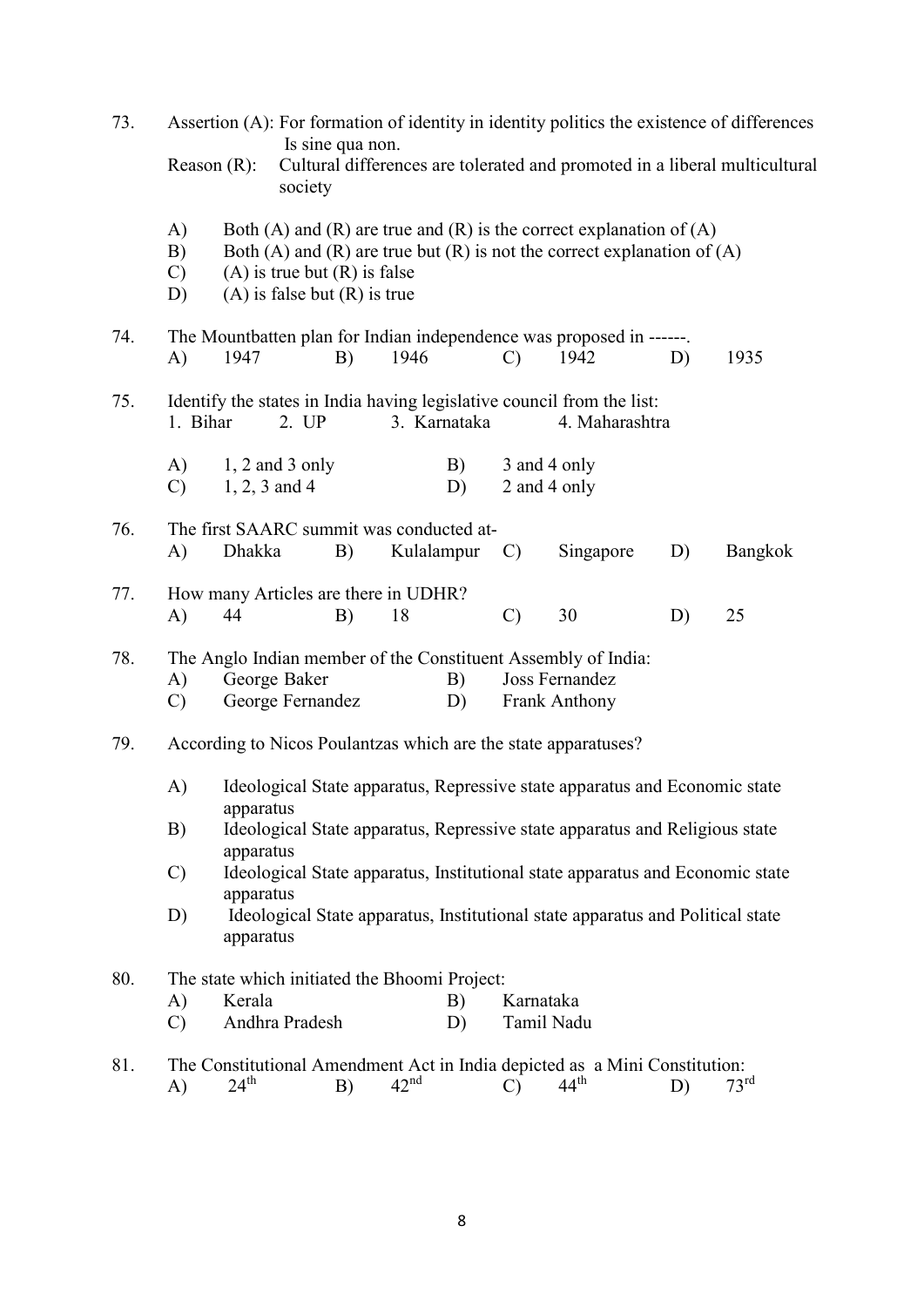| 82. |                | Match List I with List II :                           |                   |                                                                                  |
|-----|----------------|-------------------------------------------------------|-------------------|----------------------------------------------------------------------------------|
|     |                | List I                                                | List II           |                                                                                  |
|     |                | a. Game Theory                                        | 1. Ole Holsti     |                                                                                  |
|     |                | b. Decision Making theory                             | 2. Martin Shubnik |                                                                                  |
|     |                | c. System Theory                                      | 3. Morton Kaplan  |                                                                                  |
|     |                | d. Communication Theory                               | 4. Karl Deutsch   |                                                                                  |
|     | A)             | $a-1$ , $b-2$ , $c-3$ , $d-4$                         | B)                | $a-2, b-3, c-1, d-4$                                                             |
|     | $\mathcal{C}$  | a-2, b-1 c-4, d-3                                     | D)                | $a-4$ , $b-1$ $c-3$ , $d-2$                                                      |
| 83. |                | Camp David (1978) is related to:                      |                   |                                                                                  |
|     | A)             | Peace in South Asia                                   | B)                | European Peace                                                                   |
|     | $\mathbf{C}$   | Peace in Latin America                                | D)                | Peace in West Asia                                                               |
| 84. |                | Match List - I with List - II:                        |                   |                                                                                  |
|     |                | $List-I$                                              | $List-II$         |                                                                                  |
|     |                | a. Robert Michaels                                    |                   | 1. Black Box Model                                                               |
|     |                | b. Karl Deutsch                                       |                   | 2. Politics of Modernization                                                     |
|     |                | c. David Easton                                       |                   | 3. Iron Law of Oligarchy                                                         |
|     |                | d. David Apter                                        |                   | 4. Political Communication                                                       |
|     |                |                                                       |                   |                                                                                  |
|     | A)             | $a-4$ , $b-1$ , $c-2$ , $d-3$                         | B)                | $a-2$ , $b-4$ , $c-1$ , $d-3$                                                    |
|     | $\mathcal{C}$  | $a-1$ , $b-4$ , $c-3$ , $d-2$                         | D)                | $a-3$ , $b-4$ , $c-1$ , $d-2$                                                    |
| 85  |                |                                                       |                   | Assertion (A): Social mobilization must be accompanied by a simultaneous process |
|     |                | of institutionalization                               |                   |                                                                                  |
|     | Reason $(R)$ : |                                                       |                   | If mobilization outpaces institutionalization the result is political decay      |
|     | A)             |                                                       |                   | Both (A) and (R) are true and (R) is the correct explanation of $(A)$            |
|     | B)             |                                                       |                   | Both (A) and (R) are true but (R) is not the correct explanation of (A)          |
|     | $\mathcal{C}$  | $(A)$ is true but $(R)$ is false                      |                   |                                                                                  |
|     | D)             | $(A)$ is false but $(R)$ is true                      |                   |                                                                                  |
| 86. |                | How does Machiavelli explain human nature?            |                   |                                                                                  |
|     | A)             | Rational, humane and liberal                          |                   |                                                                                  |
|     | B)             | Competitive, religious and moral                      |                   |                                                                                  |
|     | $\mathcal{C}$  | Nasty, brutish, short and solitary                    |                   |                                                                                  |
|     | D)             | Ungrateful, fickle, deceitful cowardly and avaricious |                   |                                                                                  |
| 87. |                |                                                       |                   | Which among the following is not a qualification for Vice president of India?    |
|     | A)             | Completed age of 35                                   |                   |                                                                                  |
|     | B)             | Citizen of India                                      |                   |                                                                                  |
|     | $\mathcal{C}$  | Member of either House of Parliament                  |                   |                                                                                  |
|     | D)             | None of the above                                     |                   |                                                                                  |
|     |                |                                                       |                   |                                                                                  |
| 88. |                |                                                       |                   | Which among the following statements is wrong about Robert Nozik?                |
|     | A)             | He advocated Right based theory                       |                   |                                                                                  |
|     | B)             | He supported Utilitarianism                           |                   |                                                                                  |
|     | $\mathcal{C}$  | Free market economy is not beneficial                 |                   |                                                                                  |
|     | D)             | Man is an end in himself                              |                   |                                                                                  |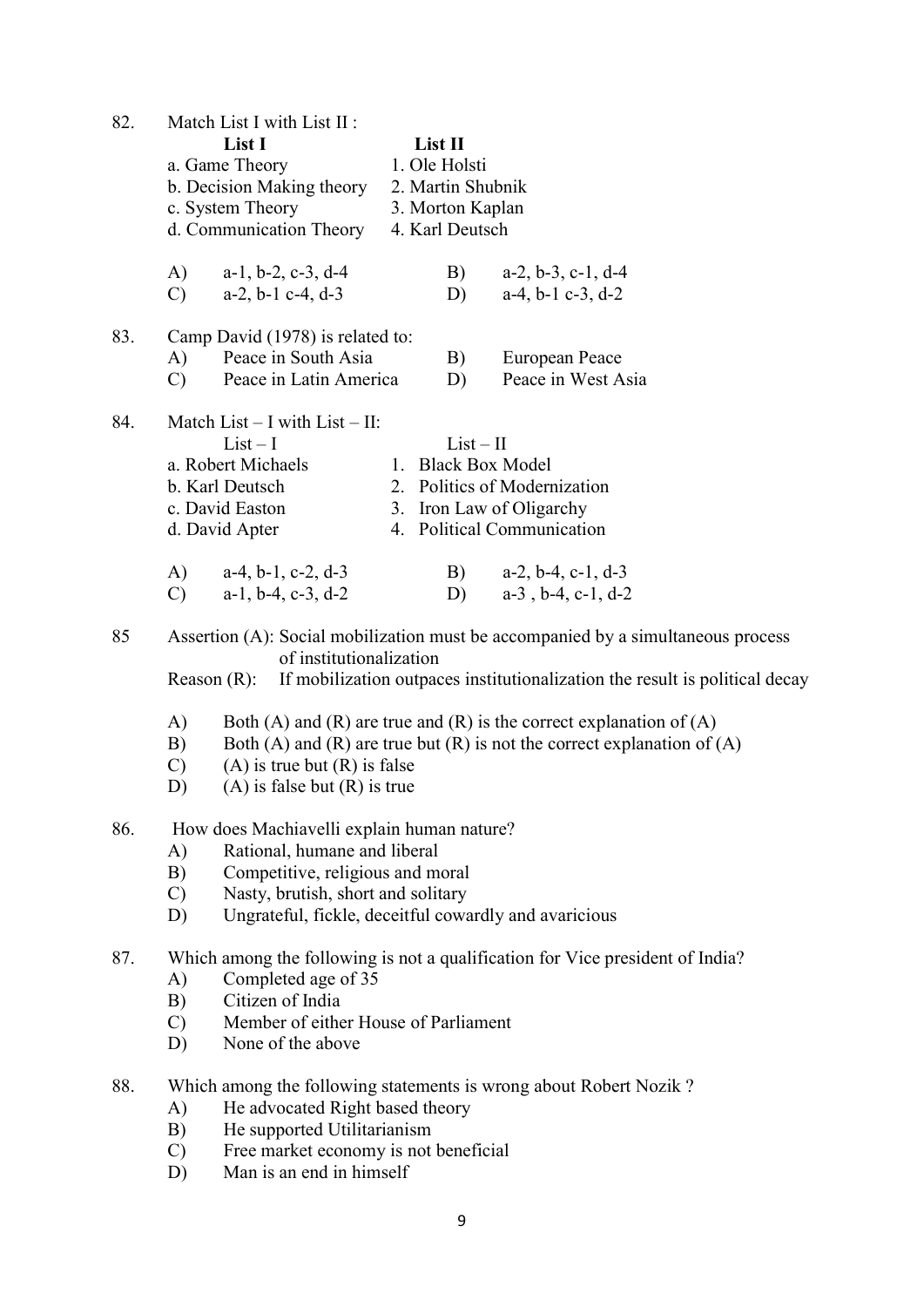| 89. | According to Kautilya which are the sources of law: |  |  |
|-----|-----------------------------------------------------|--|--|
|     |                                                     |  |  |

- A) Sacred Law, Evidence, Positive law, Edicts of King<br>B) Sacred Law, Constitution, History, Edicts of King
- 
- B) Sacred Law, Constitution, History, Edicts of King<br>C) Sacred Law, Evidence, History, Wishes of people Sacred Law, Evidence, History, Wishes of people
- D) Sacred Law, Evidence, History, Edicts of King

| 90. | A)                                                                                                                                                                                                                                 | According to Mahatma Gandhi 'Industrialization is not suited to India'. What is the<br>reason for his opposition?<br>It is a western Idea                                                                                                                                  | B)         | Results in unemployment                                  |  |    |            |  |  |  |
|-----|------------------------------------------------------------------------------------------------------------------------------------------------------------------------------------------------------------------------------------|----------------------------------------------------------------------------------------------------------------------------------------------------------------------------------------------------------------------------------------------------------------------------|------------|----------------------------------------------------------|--|----|------------|--|--|--|
|     | $\mathcal{C}$                                                                                                                                                                                                                      | Not convenient                                                                                                                                                                                                                                                             | D)         | Industrialization is not economic                        |  |    |            |  |  |  |
| 91. | A)                                                                                                                                                                                                                                 | Who among the following is associated with Pluralist liberalism?<br>Isaiah Berlin B)<br>J S Mill<br>$\mathcal{C}$<br>James Mill<br>D)<br>John Lock                                                                                                                         |            |                                                          |  |    |            |  |  |  |
| 92. | A)<br>$\mathcal{C}$                                                                                                                                                                                                                | New Public Management Emphasizes:<br>Lean Government<br>Social Equity<br>B)<br>Management by Objectives D)<br>Performance Appraisal                                                                                                                                        |            |                                                          |  |    |            |  |  |  |
| 93. | Assertion (A): The aim of organic intellectual is to build up a collective<br>opinion about the economic and political aspects of society<br>The intellectuals have the power to attract the attention of people<br>Reason $(R)$ : |                                                                                                                                                                                                                                                                            |            |                                                          |  |    |            |  |  |  |
|     | A)<br>B)<br>$\mathcal{C}$<br>D)                                                                                                                                                                                                    | Both (A) and (R) are true and (R) is the correct explanation of (A)<br>Both (A) and (R) are true but (R) is not the correct explanation of (A)<br>$(A)$ is true but $(R)$ is false<br>$(A)$ is false but $(R)$ is true.                                                    |            |                                                          |  |    |            |  |  |  |
| 94. | A)                                                                                                                                                                                                                                 | The article of UDHR which speaks about right to education:<br>Article 21<br>B)                                                                                                                                                                                             | Article 26 | Article 14<br>$\mathcal{C}$                              |  | D) | Article 22 |  |  |  |
| 95. |                                                                                                                                                                                                                                    | Who among the following brought the idea of PURA (Providing Urban facilities to<br>Rural areas)?                                                                                                                                                                           |            |                                                          |  |    |            |  |  |  |
|     | A)<br>$\mathbf{C}$                                                                                                                                                                                                                 | APJ Abdul Kalam<br>Jawaharlal Nehru                                                                                                                                                                                                                                        | B)<br>D)   | Narendra Modi<br>Amartya Sen                             |  |    |            |  |  |  |
| 96. | A)<br>$\mathcal{C}$                                                                                                                                                                                                                | How does Hegel explain freedom in state?<br>Absence of restraints<br>Limitations and constraints                                                                                                                                                                           | B)<br>D)   | Freedom to revolution<br>Enjoyment of fundamental rights |  |    |            |  |  |  |
| 97. | List I                                                                                                                                                                                                                             | Match List I with List II:<br>List II<br>1. Article -40<br>a. Right to work<br>b. Organisation of village Panchayats<br>2. Article -41<br>c. Organisation of agriculture and Animal husbandry<br>3. Article -42<br>d. Just and humane conditions of work<br>4. Article -48 |            |                                                          |  |    |            |  |  |  |
|     | A)                                                                                                                                                                                                                                 | $a-1$ , $b-2$ , $c-3$ , $d-4$                                                                                                                                                                                                                                              | B)         | $a-2$ , $b-4$ , $c-3$ , $d-1$                            |  |    |            |  |  |  |

C) a-2, b-1, c-4, d-3 D) a-4, b-1, c-3, d-2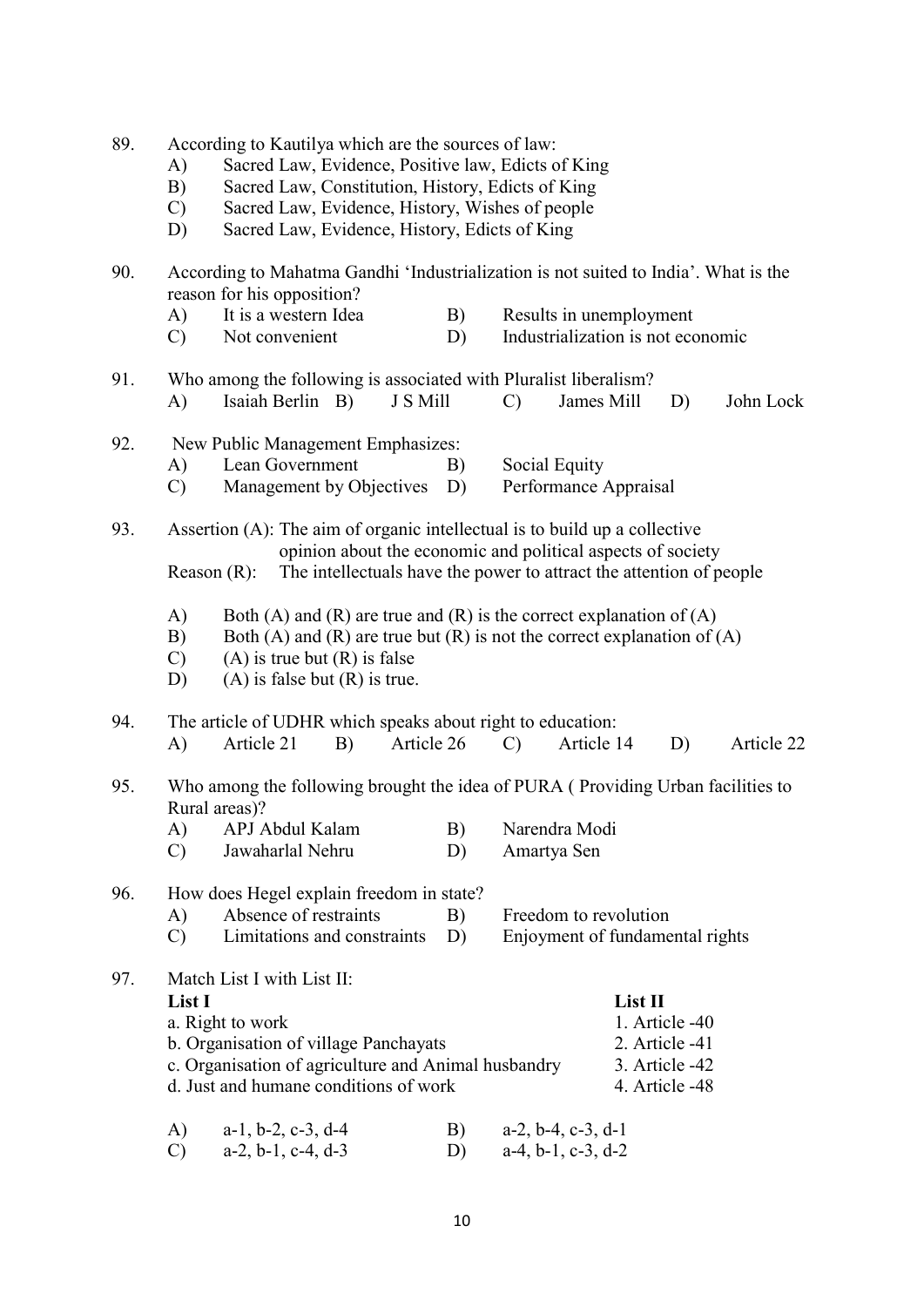| 98.  | A)                              | The tenure of the Swiss Federal Council:<br>Four Years                                                                                                                                                                  | B) | Five Years                          |          | $\mathcal{C}$ | Six Years                                                              | D) | <b>Seven Years</b> |  |
|------|---------------------------------|-------------------------------------------------------------------------------------------------------------------------------------------------------------------------------------------------------------------------|----|-------------------------------------|----------|---------------|------------------------------------------------------------------------|----|--------------------|--|
| 99.  |                                 | "Public administration is detailed and systematic application of law". Whose<br>definition is this?                                                                                                                     |    |                                     |          |               |                                                                        |    |                    |  |
|      | A)                              | L D White                                                                                                                                                                                                               |    |                                     | B)       |               | Woodrow Wilson                                                         |    |                    |  |
|      | $\mathcal{C}$                   | Luther Gullick                                                                                                                                                                                                          |    |                                     | D)       |               | Herbert A Simon                                                        |    |                    |  |
| 100. | Reason $(R)$ :                  | Assertion (A): Greek philosophers were the first to raise the most fundamental                                                                                                                                          |    | problems of law, politics and state |          |               | The city state was considered as the embodiment of virtue and morality |    |                    |  |
|      | A)<br>B)<br>$\mathcal{C}$<br>D) | Both (A) and (R) are true and (R) is the correct explanation of (A)<br>Both (A) and (R) are true but (R) is not the correct explanation of (A)<br>$(A)$ is true but $(R)$ is false<br>$(A)$ is false but $(R)$ is true. |    |                                     |          |               |                                                                        |    |                    |  |
| 101. | A)<br>B)<br>$\mathcal{C}$<br>D) | David Osborne and Ted Gaebler are associated with:<br>Comparative public administration<br>New Public service<br>New Public Management<br>Public Choice Theory                                                          |    |                                     |          |               |                                                                        |    |                    |  |
| 102. | A)                              | How many members (including the Chairperson) are there in the Indian Lokpal?<br>11<br>15<br>9<br>B)<br>8<br>$\mathcal{C}$<br>D)                                                                                         |    |                                     |          |               |                                                                        |    |                    |  |
| 103. | A)<br>$\mathcal{C}$             | 'Smiling Budha, is related to:<br>Religious Freedom<br>Indian Secularism                                                                                                                                                |    |                                     | B)<br>D) | Article 25    | <b>Nuclear Test</b>                                                    |    |                    |  |
| 104. | A)                              | The National E-Governance Plan (NeGP) was approved by Government of India in -----.<br>2012                                                                                                                             | B) | 2000                                |          | $\mathcal{C}$ | 2008                                                                   | D) | 2006               |  |
| 105. | A)<br>$\mathcal{C}$             | Which among the following is not a principle of scientific management?<br>Science of work<br>Output maximisation                                                                                                        |    |                                     | B)<br>D) |               | Division of work<br>Human relations                                    |    |                    |  |
| 106. | A)<br>$\mathcal{C}$             | The Cleavage Theory of Party system is developed by:<br>Karl J Frederich<br>Duverger                                                                                                                                    |    |                                     | B)<br>D) | Lipset        | Joseph La Palombara                                                    |    |                    |  |
| 107. |                                 | The first administrative Reforms committee of India was chaired by:                                                                                                                                                     |    |                                     |          |               |                                                                        |    |                    |  |
|      | A)                              | K. Hanumanthaiah                                                                                                                                                                                                        |    |                                     | B)       |               | Jawaharlal Nehru                                                       |    |                    |  |
|      | $\mathcal{C}$                   | Morarji Desai                                                                                                                                                                                                           |    |                                     | D)       |               | Veerappa Moily                                                         |    |                    |  |
| 108. | A)<br>$\mathcal{C}$             | Author of the book 'Democracy and its critics':<br>Noam Chomsky<br>Samuel Huntington                                                                                                                                    |    |                                     | B)<br>D) | Robert Dahl   | William Godwin                                                         |    |                    |  |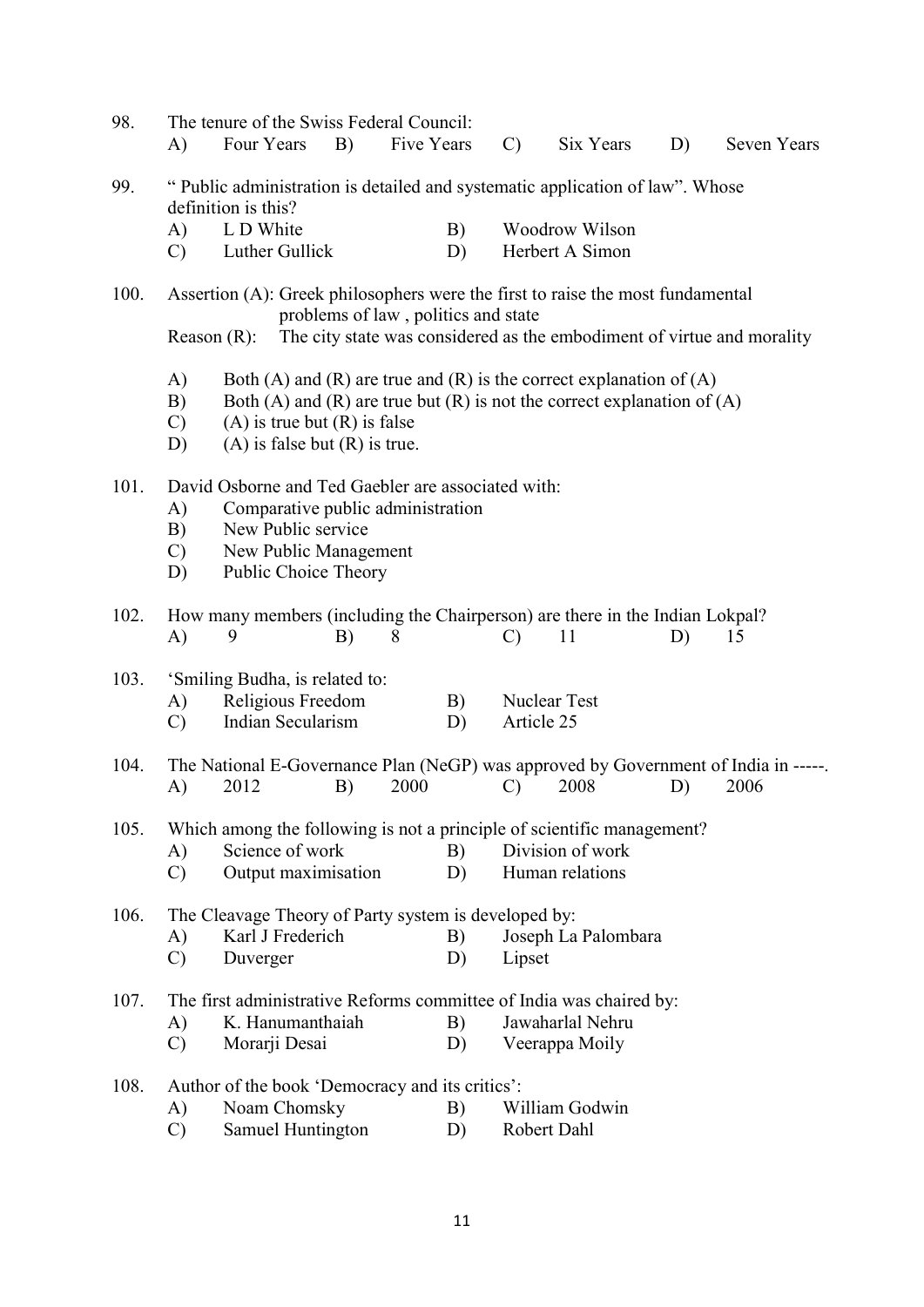| 109. | The administrative head quarters of European Union is at: |
|------|-----------------------------------------------------------|
|------|-----------------------------------------------------------|

| A) | <b>Brussels</b> | B) | Rome   |
|----|-----------------|----|--------|
|    | Hauge           | D) | Munich |

| 110. | The idea 'Gerry mandering' is basically related to: |             |  |                        |
|------|-----------------------------------------------------|-------------|--|------------------------|
|      |                                                     | US Politics |  | <b>French Politics</b> |

C) Canadian Politics D) Swiss Politics

|  | 111. Author of the book 'Administrative behaviour (1947)': |                 |  |
|--|------------------------------------------------------------|-----------------|--|
|  | A) Luther Gullick                                          | Herbert A Simon |  |

C) F W Taylor D) M P Follett

## 112. Who among the following brought the idea of 'cultural revolution'?

- A) Marx B) Lenin C) Mao D) Stalin
- 113. Identify the core theme of public choice approach
	- A) Public services and goods
	- B) Institutional pluralism and
	- C) Democratic administration
	- D) All the above
- 114. Whom among the following is related to social capital theory?
	- A) Kate Millett B) David Putnam
	- C) John Rawls D) Jeremy Bentham
- 115. The article of the Indian constitution which deals with Procedure established by law: A) Article.14 B) Article.20 C) Article.19 D) Article.21
- 116. The case in which the Supreme court of India invoked the concept of 'prospective over ruling'
	- A) Golaknath Vs State of Punjab
	- B) Maneka Gandhi Vs Union of India
	- C) Keshavananda Bharati Vs. State of Kerala
	- D) A K Gopalan Vs State of Madras

117. "If all men are born free, why all women are born slaves". Who made this comment?

- A) Simone de Beauvoir B) Germaine Greer
- C) Mary Astell D) Mary Wollstonecraft
- 118. Which of the following is NOT a principle of "Panch Sheel?
	- A) Non-Alignment
	- B) Peaceful co existence
	- C) Mutual respect for each other's territorial integrity
	- D) Mutual non-interference in each other's internal affairs